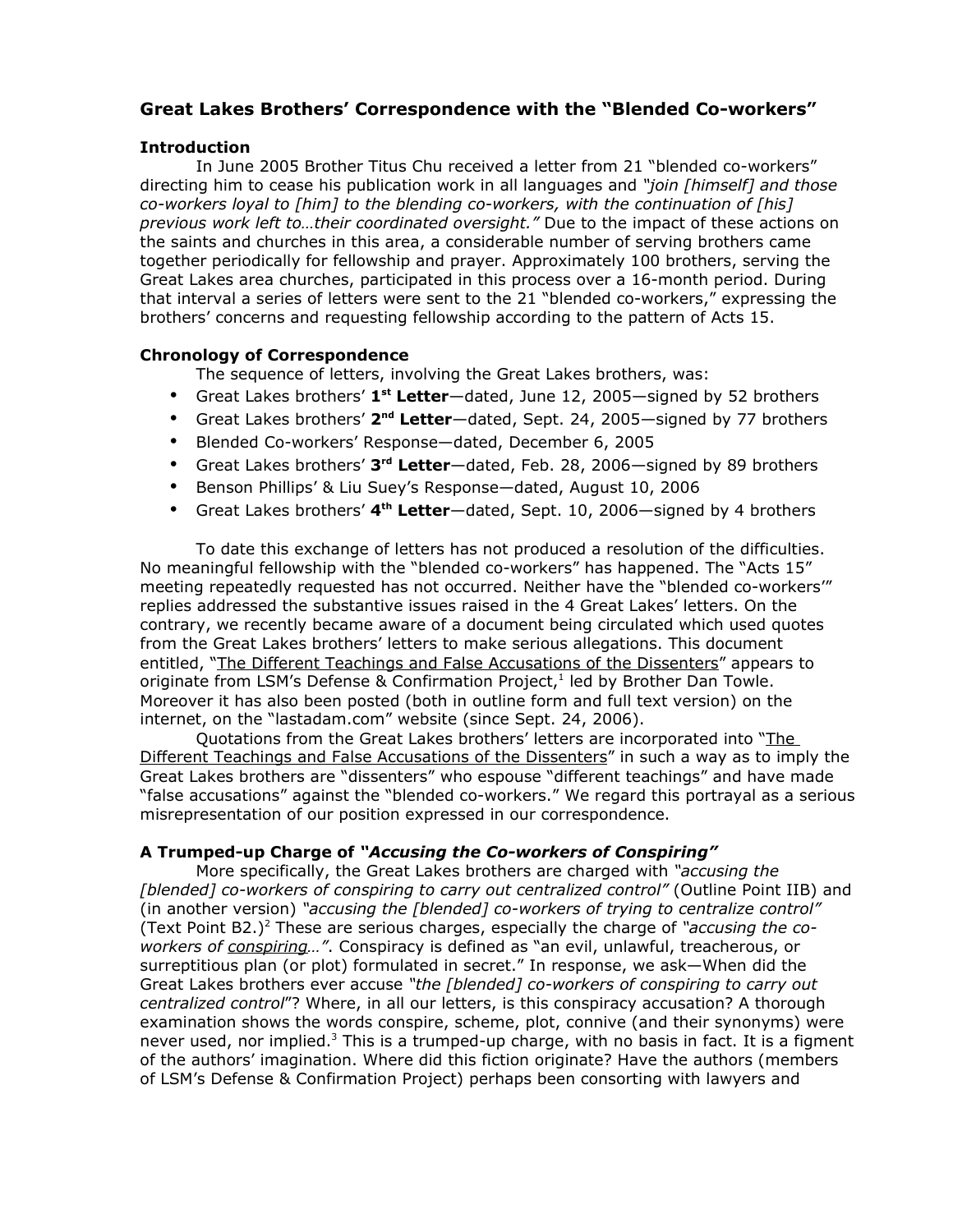become infected with their litigious logic? Have they forgotten that we are not adversaries in the law courts, but brothers in the Lord's recovery?

The Great Lakes brothers said, "*We are concerned that …while you are emphasizing fellowship, you may be just exercising control; and as you are speaking about the organic Body, you may be actually establishing a global organization.*" (Sept. 24, 2005). The brothers expressed a genuine concern. Why is this concern distorted into an accusation of conspiracy?

As evidence of their conspiracy theory, the document "Different Teachings..." presents two quotations:

[1] "…no group of workers should seek to dominate other workers in order to subjugate them and bring their work under their own control." (Great Lakes brothers, 02/28/06)

[2] "There is no human "universal coordinator of the One New Man," nor "global supervisor of the Body," nor "world-wide overseer of God's building work." We reject, as unscriptural, the concept of an individual coordinator or a group of coordinators (directors, supervisors or overseers, etc.) in these aspects of God's work." (Great Lakes brothers, 02/28/06 *correction*)

The first statement [1] is the Great Lakes brothers' response to the demand that Brother Titus Chu cease publishing and *"join [himself] and those co-workers loyal to [him] to the blending co-workers, with the continuation of [his] previous work left to…their coordinated oversight."* The Great Lakes brothers felt "important matters of truth," were being infringed –*"firstly that genuine local churches are not under the ministry of a particular servant of the Lord and, secondly, that no group of workers should seek to dominate other workers in order to subjugate them and bring their work under their own control."* (Great Lakes brothers, 02/28/06) Here a matter of Scriptural principle was presented for fellowship. Clearly, this was not an accusation of conspiracy, nor of any other wrongdoing.

The second statement [2] appears under the title, "The Stand of a Genuine Local Church," where the Great Lakes brothers expressed their *"thoughts… concerning the stand a genuine local church in the Lord's recovery should have today…"* Again, it was not an accusation, but a statement of our current position. It was followed by a reference to Brother Nee [Collected Works, Vol. 26, p. 425] which says, "*Some… are tempted to attain the position of director over all of God's servants. How good this seems from a human point of view …We would say, however, that …the Holy Spirit is always the unique Executor. He never needs man to be His manager.*" Doesn't the Great Lakes brothers' statement [2] simply echo this word of Brother Nee? May we ask—Do the "Blended Coworkers" reject Brother Nee's view expressed here? Do they feel a "universal coordinator of the One New Man" (Max Rappaport's phrase) or a "global supervisor of the Body," is necessary in the recovery today? If so, doesn't this usurp the role of the Holy Spirit (according to W. Nee's word)?

#### **Who is "Twisting"?**

Moreover, in "The Different Teachings..." the Great Lakes brothers are called *"dissenting ones [who] claim that the co-workers are trying to centralize control of the work. They deny that there should be a leadership in the work, claiming that the groups of workers are independent."*

The authors allege the Great Lakes brothers "*deny that there should be a leadership in the work, claiming that the groups of workers are independent."* However, the objective reader will find no evidence to support these fallacious claims. The Great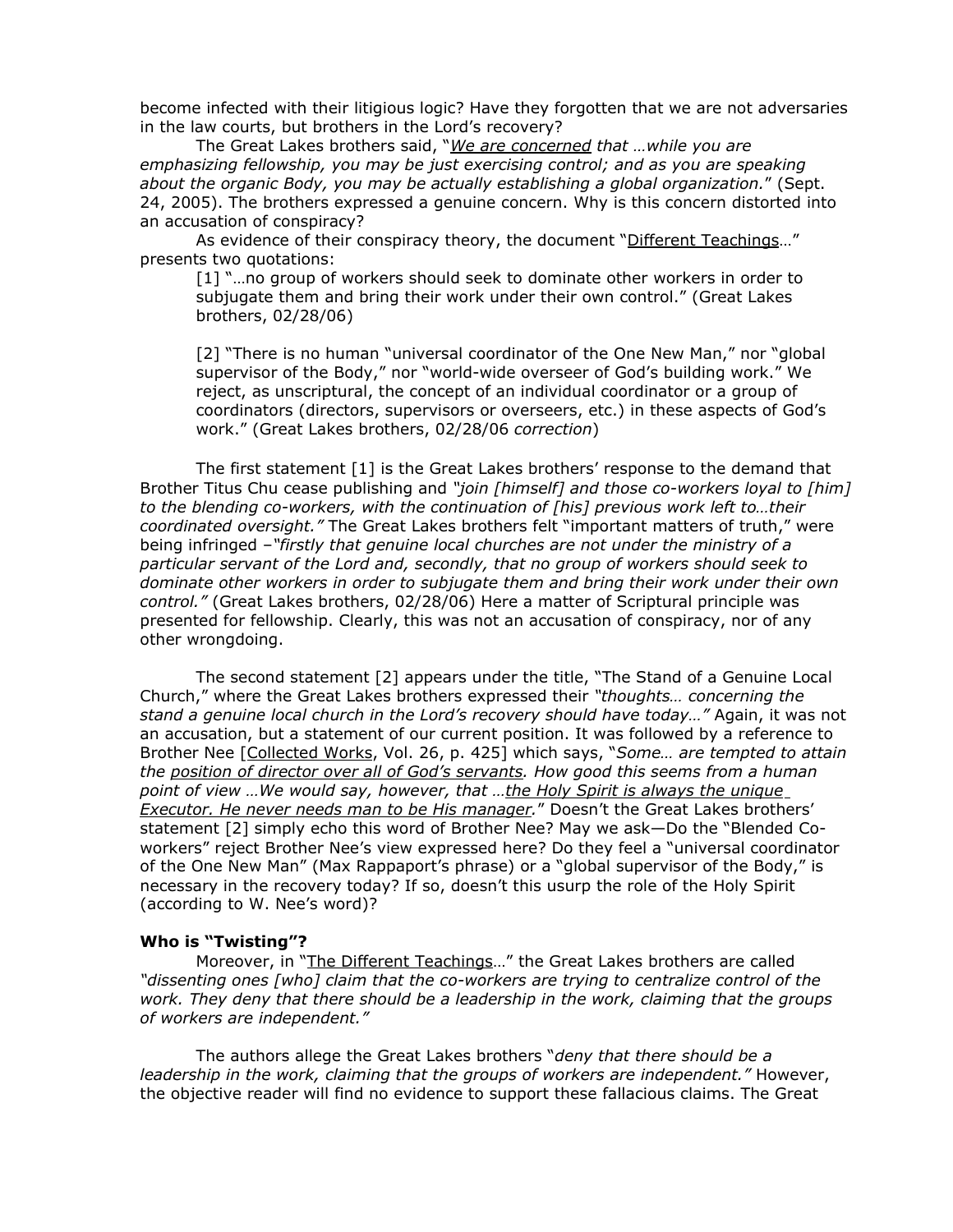Lakes brothers wrote, *"the New Testament pattern shows multiple groups of workers under the leadership of various apostles (Titus 3:13), yet extending the 'right hand fellowship' to one another (Gal. 2:9)."* This statement recognizes leadership—"*the leadership of various apostles."* It does **not** "*claim that the groups of workers are independent"* (as the authors' falsely allege). On the contrary, the Great Lakes brothers' acknowledge the **interdependency** between worker-groups, *'extending the 'right hand fellowship' to one another."* These statements echo Brother Nee's teaching on this topic. It seems the authors of "The Different Teachings..." have deliberately chosen to misconstrue and misrepresent the Great Lakes brothers' word. Elsewhere, the authors accuse others of "twisting." We respond—who is "twisting"?

#### **"Dissenting"—Dissenting from What? "Different Teachings"— Different from What?**

The Great Lakes brothers reject the authors' characterization of them as "dissenters, having "different teachings." They strongly object to being labelled with these negative stereotypes. The Great Lakes brothers ask: "Dissenting"—Dissenting from what? "Different Teachings"—Different from what? The reference point is not the current teaching of the "blended co-workers," including their recent emphases on "one publication," one "Minister of the Age," one "wise master builder who is the acting God," one continuation of Brother Lee, one global company of co-workers, "the Body equals the Recovery," etc. Rather, the Scriptures constitute our canon—"The Bible is our unique standard" (W. Nee). Put differently, the reference point is the apostles' teaching (the entire New Testament revelation), centered on Christ and the Church, i.e. God's economy (RcV. 1 Tim. 1:3, fn. 3). The Great Lakes brothers are not teaching differently from the apostles' teaching in the New Testament. We are not dissenting from a balanced reception of the entire ministries of Brothers Nee and Lee in the light of the Scriptures. However, we are constrained to be "dissenters" against recent theological innovations which extrapolate *"beyond what has been written"* (1 Cor. 4:6; 2 John 9) in the New Testament and confirmed by the ministries of Brothers Nee and Lee. This has been our stand since the Lord's recovery began in this area. We have not deviated; nor do we intend to change.

## **Why Publish the Great Lakes Brothers' Letters?**

The document, "The Different Teachings and False Accusations of the Dissenters" calls the Great Lakes brothers "dissenters," who "teach differently." In the recovery these are pejorative terms. It also alleges they have made false accusations against the "blended co-workers," including conspiracy.

The authors of "The Different Teachings ..." seek to support these serious allegations by quoting from private correspondence between the Great Lakes brothers and the "blended co-workers." Since the confidentiality of that correspondence has been violated, we are constrained to publicly release the Great Lakes brothers' letters. Such publication will allow objective and unbiased readers to judge for themselves the veracity of these allegations. We regret that we are forced to take this action due to the behaviour of others. These steps should not be misconstrued as an attack on the "blended coworkers," whom we love as brothers in the Lord and with whom we've walked in the way of recovery for many years.

Nigel Tomes September, 2006

## **ADDENDUM—"Different Teachings…" the Final Version vs. the Draft**

Shortly after this item was posted on the Internet, the final version of "Different Teachings..."<sup>4</sup> was presented at LSM's International Elders' Training at Whistler, BC, Oct. 7,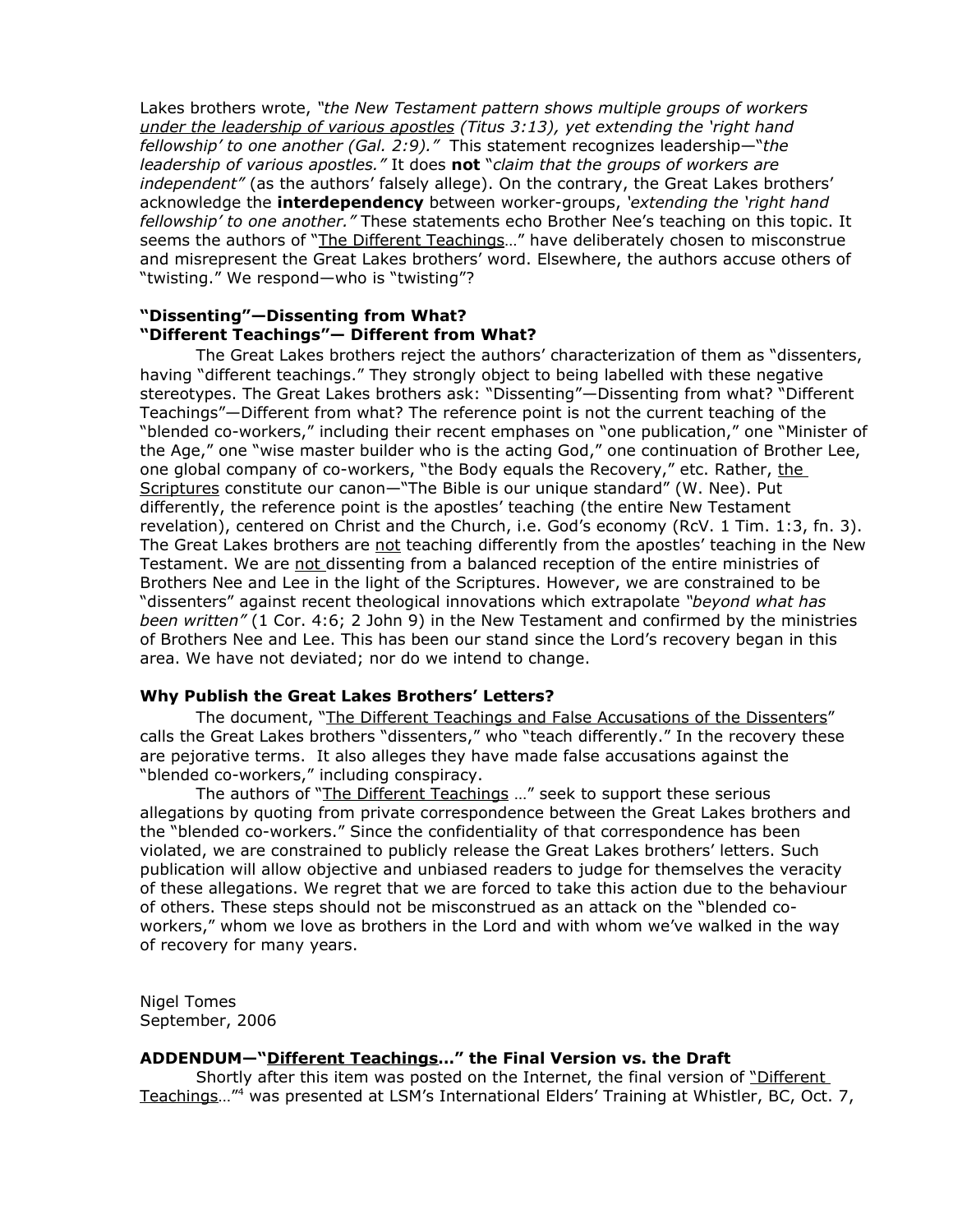2006. That version now appears on LSM's website, AFaithfulWord.org and on lastadam.com. The authors' acknowledge the "draft document" quoted above is their work. Evidently it was inadvertently released and posted on the LSM-friendly website, "lastadam.com." They deny authoring the "outline." The authors' also acknowledge reading our response (above) prior to editing and presenting the final version to the elders. In the light of these facts, it is interesting to note what does not appear in the final version **– All references to the Great Lakes brothers' letters** (including the quotes above) **have been eradicated from the final published version!** Why these changes? Two possibilities suggest themselves:

#### **Will the Evidence Hold up in Court?**

[1] Perhaps the authors' realized the "evidence" presented in their "draft" which derives from the Great Lakes brothers' letters (quoted above) is neither compelling nor convincing. Realizing it "won't hold up in the court of public opinion," maybe the brothers "withdrew this part of their case." If that is indeed the case, it suggests that when challenged the "evidence was found wanting," consequently the authors were compelled to shift their ground, retreating to other points (in the final version). But, if that is true for this point, what about the others? Are they equally unreliable? Will the other points also turn out to be "weak reeds," unable to withstand scrutiny?

#### **No Problem with the Great Lakes Brothers?—Fact or Facade?**

[2] Possibly there was a conscious decision not to label the "Great Lakes brothers" as "dissenters" who make "false accusations" and/or hold "different teachings" (as alleged in the draft). Instead, the title of the final version focuses criticism on "Titus Chu and certain of his co-workers." In the draft, the Great Lakes brothers are called *"dissenting ones [who] claim that the co-workers are trying to centralize control….* " However, in the final version, this sentence has been modified to read, *"The dissenting ones claim that the coworkers are trying…"* The supporting quotes from the Great Lakes brothers' letters (in the draft) have been eliminated. The net result is "the Great Lakes brothers" aren't targeted in the final published version. Rather, only individuals, "Titus Chu and certain of his coworkers," are labelled as divisive, worthy of quarantine. Evidently the 100 "Great Lakes brothers" are "off the hook"!

Moreover, the authors' now draw a distinction<sup>5</sup> between the rejection of Titus' (and his defenders') "different teachings and dissenting views" and the *"rejection of the 'Great Lakes brothers' and of all churches in that area." <sup>5</sup>* On one hand, the final published version may convey the impression that the "blended co-workers" have no problem with "the Great Lakes brothers" who wrote them four letters. On the other hand, however, the draft version proves **the authors are willing to label "the Great Lakes brothers" as "dissenters" who make "false accusations" about the co-workers and/or hold "different teachings."** Moreover, (in the draft) **the authors allege the Great Lakes brothers "***deny that there should be a leadership in the work, claiming that the groups of workers are independent."* So, which impression represents fact and which facade?

This leads us to ask—Do the authors' of "Different Teachings..." (both versions) really have no issues with the Great Lakes brothers? Should we believe the authors<sup>6</sup> are not rejecting, labelling or accusing the Great Lakes area brothers of being dissenters? (as suggested by their omission from the final version.) Or (based on the draft, inadvertently released) should we conclude the "blended co-workers" have serious issues with the Great Lakes brothers? We leave the answers to the reader.

Nigel Tomes October, 2006

#### **NOTES:**